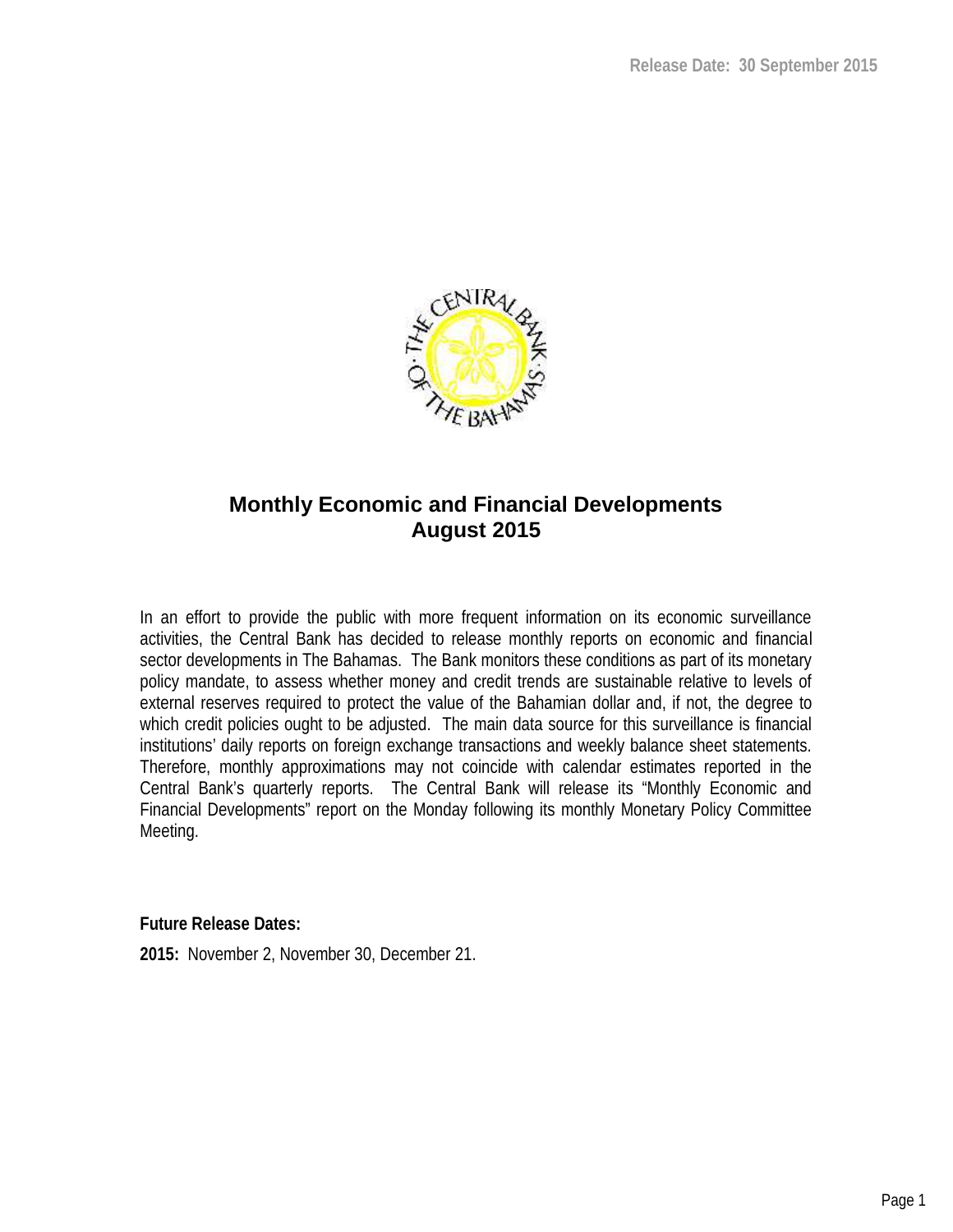# **Monthly Economic and Financial Developments August 2015**

# *1. Domestic Economic Developments*

Preliminary performance indicators suggest that the economy maintained its mildly positive growth momentum during the review period, supported by the healthy performance of the long-stay segment of the tourist sector, alongside several varied-scale foreign direct investment projects which braced construction activity. On the prices front, although domestic inflation firmed over the past twelve months, the level remained mild, due, in part, to the pass-through effects of lower global oil prices. In the monetary sector, broad liquidity improved; however, external reserves fell slightly, due to the seasonal hike in foreign currency demand.

Initial data from the Ministry of Tourism for the seven months of 2015 showed total visitor arrivals contracting marginally, by 1.0% to 3.8 million, relative to 2014's 2.9% expansion. However, in a continuation of the strengthening observed since January, 2014, the high value-added air segment firmed by 5.0% to 0.9 million, outpacing the 2.8% gain recorded in the prior period. Meanwhile, last year's 2.9% upturn in the dominant sea component was reversed to a 2.7% decline, for a total of 2.9 million visitors.

Disaggregating arrivals by port of entry, those to New Providence decreased by 9.5% to 2.0 million, vis-à vis a 1.8% advance in the corresponding period of 2014. This outturn reflected a sharp 13.9% reduction in sea passengers, which eclipsed the 1.2% gain in the air segment. In contrast, the number of visitors to Grand Bahama surged by 30.5% to 0.6 million, a rebound from the previous year's 8.2% falloff, as increases in both hotel and airlift capacity boosted air arrivals by 27.4%, and the dominant sea component improved by 31.1%. Buoyed by respective gains in air and sea passengers, of 9.5% and 1.3%, visitors to the Family Islands rose further, by 2.3% to 1.2 million, following the year-earlier 10.1% expansion—aided by the start-up of a new mid-sized resort operation.

Provisional hotel sector data from the Ministry of Tourism and the Bahamas Hotel and Tourism Association, for the January to July period, confirmed the sustained rebound in tourism output relative to the same period of 2014. Total room revenue rose by 4.0%, based on increases in the average occupancy rate, of 4.3 percentage points to 75.9%, and the average daily room rate (ADR), of 6.7% (\$16.82) to \$268.36.

Domestic inflation for the twelve months to June, as measured by the All Bahamas Retail Price Index, advanced to 1.41%, from 0.87% in the previous year. Underlying this outturn, average price gains quickened for recreation & culture and health (by 6.7 and 5.5 percentage points to 7.0% each), for education (by 2.2 percentage points to 4.2%), alcohol beverages, tobacco & narcotics (by 1.9 percentage points to 5.9%), communication (by 1.8 percentage points to 2.5%) and food & non-alcoholic beverages (by 1.6 percentage points to 3.0%). Similarly, average prices for furnishing, household equipment & maintenance, and housing, water, gas electricity & other fuels—the most heavily weighted component in the index—were higher by 4.6% and 0.2%, a reversal from respective year-earlier contractions of 0.6% and 0.7%. In contrast, inflation slowed for miscellaneous goods & services (by 3.8 percentage points to 0.2%), restaurant & hotels (by 0.2 percentage points to 2.8%) and clothing & footwear (by 0.2 percentage points to 3.20%), and fell for transportation, by 1.9%, vis-à-vis a 3.8% advance in 2014.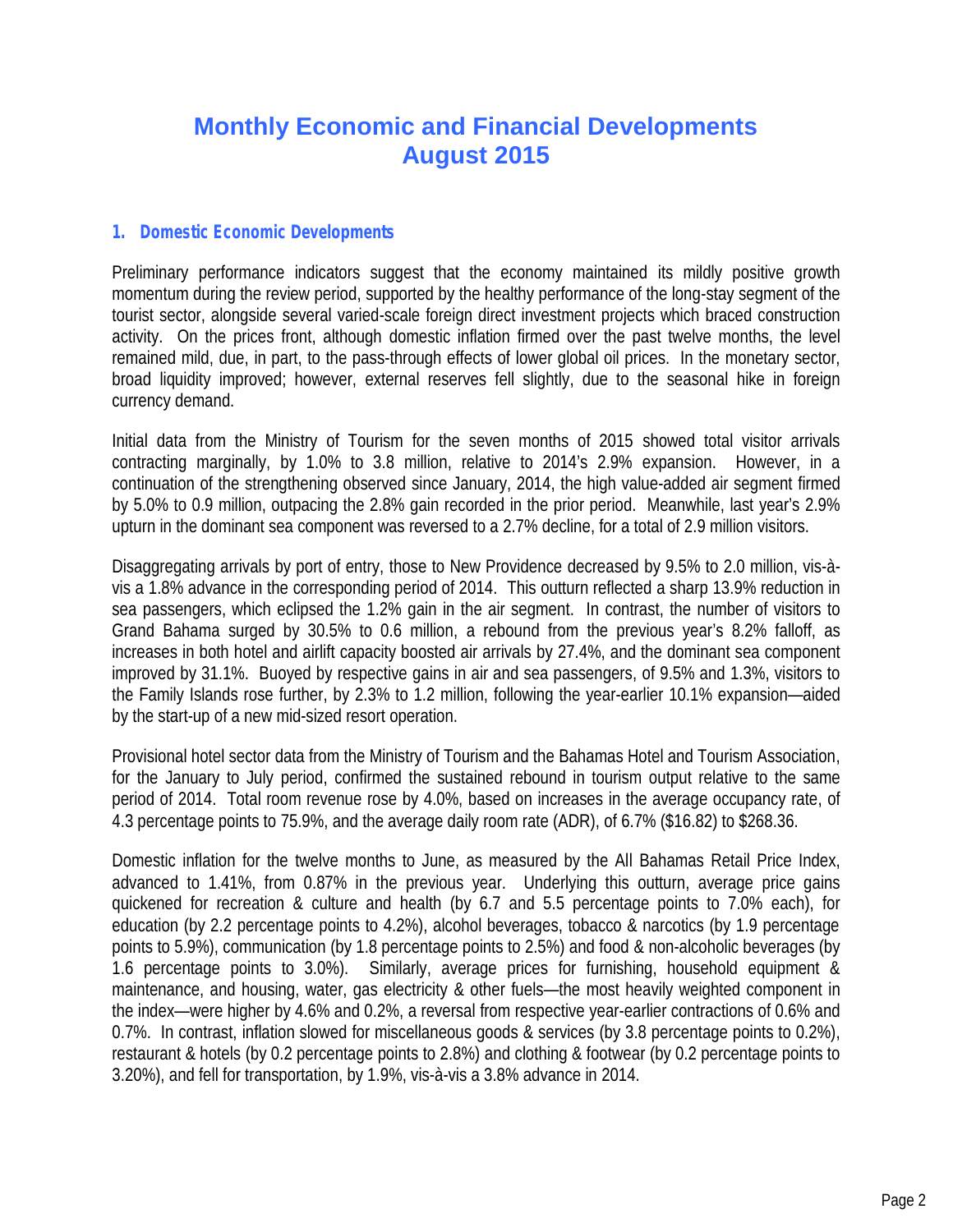Amid the protracted decline in global oil prices over the last twelve months, average gasoline costs decreased by 2.0% in August, on a monthly basis, and by 26.5% relative to the prior year, to \$4.02 per gallon. The average cost of diesel also moved lower, by 2.7% to \$4.75 per gallon, over the month and by 6.3%, year-on-year. A similar outcome was observed for the domestic fuel charge, which decreased by 1.5% over July's rate and fell sharply by 36.4% vis-à-vis August 2014, to 15.49 cents per kilowatt hour (kWh).

# *2. International Developments*

During the review period, the unfolding economic challenges in China—the world's second largest economy—continued to restrain global growth, particularly in commodity driven markets. This outcome occurred alongside the positive growth secured in the United States' economy and the ongoing tepid recovery in the euro area.

Economic indicators in the United States were positive, with gains in consumer spending and exports boosting real GDP growth, to 3.9% in the second quarter from 0.6% in the first three months of the year. Based on more recent economic indicators, a reduction in automobile demand led to retail sales growth slowing to 0.2% in August from 0.7% in the prior month, while industrial production fell by 0.4%, a reversal from a 0.9% expansion recorded in July. Conditions in the housing market were mixed over the review period; building starts fell by 3.0%, vis-à-vis a 4.1% decrease in the previous month; completions declined by 6.1%, a reversal from a 3.9% hike a month ago; and the number of permits issued—a forward looking indicator—firmed by 3.5%, compared to a 15.5% reduction in July. Amid the generally improving economic conditions, non-farm payrolls grew by an additional 173,000, aided by gains in the health care, social assistance and financial sectors, which negated declines in manufacturing and mining. As a result, the unemployment rate fell by 20 basis points to 5.1% in August—the lowest rate since April 2008. Benefitting from a decrease in gasoline costs, inflation declined marginally, by 0.1%, following a similar increase in the preceding month. In the monetary sector, the Federal Reserve kept its key policy rate within the 0-0.25% range, although indicating that it would consider raising rates if the improvement in economic conditions continued.

Economic activity in the European economies remained mildly positive over the review period. In the United Kingdom, increased purchases of housewares and other miscellaneous items secured a marginal rise in retail sales of 0.1% in July, vis-à-vis a 0.2% decline in the prior month. In contrast, the Index of Leading Economic Indicators (LEI) fell by 0.3%, extending the previous month's 0.2% falloff, reflecting a softening in consumer confidence and lower order book volume, while reduced output of basic metal products and transport equipment caused a further 0.4% monthly decrease in industrial production. On the external front, lower exports of chemicals and cars, combined with increased imports of machinery & transport equipment contributed to a widening in the trade deficit, by £2.6 billion to £3.4 billion in July, over the prior month. Despite the softness in the economy, the country's unemployment rate steadied at 5.5% in the three months ending July, as an additional 42,000 jobs were created, while average prices firmed by 0.2% during the review month, vis-à-vis a 0.2% contraction in June, due to higher costs for furniture, household equipment and maintenance. In the euro area, the Leading Economic Index (LEI) rose by 0.3%, extending the 0.4% gain recorded in the previous month, led by improvements in new manufacturing orders and the financial sector. In addition, increased production of energy, capital and durable consumer goods underpinned a 0.6% expansion in industrial output during July, a turnaround from a 0.3% contraction a month earlier. Given the modest improvement in economic conditions, the region's unemployment rate fell by 20 basis points to 10.9% in July—the lowest rate recorded since February, 2012. In the external sector,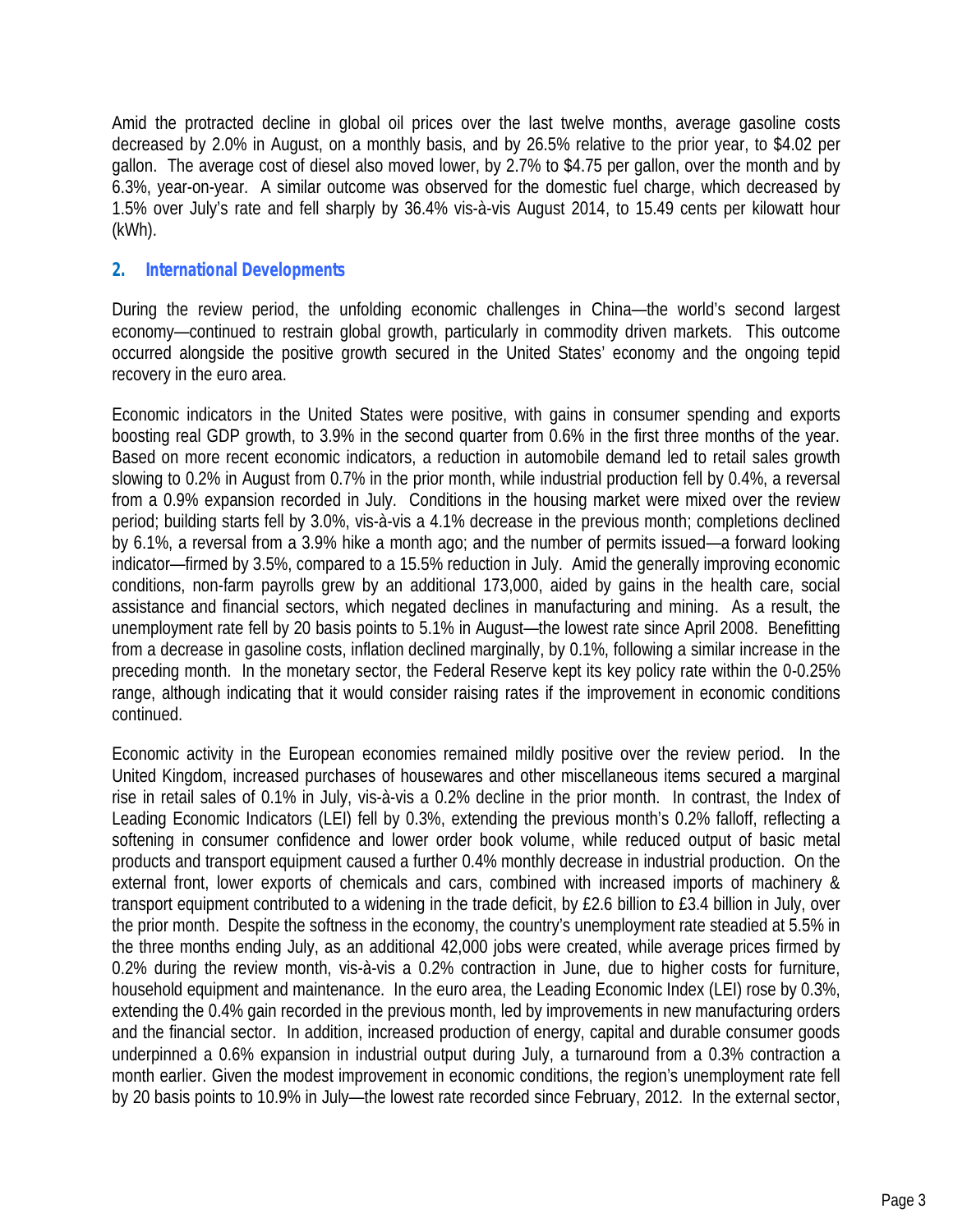the trade surplus was higher by 19.5% at £31.4 billion, mainly due to a decline in energy-related imports of 1.7% and a 1.4% rise in exports, while average consumer prices edged up by 0.1% in August, extending the prior month's 0.2% advance. Given the prevailing economic conditions, the Bank of England and the European Central Bank kept their highly accommodative monetary policy programmes in place.

In Asia, China's unfolding economic slowdown continued to negatively impact the region. The country's Purchasing Manager's Index (PMI) declined by 0.3% in August over the prior month, primarily owing to reductions in the production and new orders indices, vis-à-vis a 0.4% contraction in the previous period. Nonetheless, buoyed by gains in manufacturing and mining and quarrying output, industrial production grew by 6.1% year-on-year, in line with July's expansion, while retail sales growth accelerated by 30 basis points to 10.8%, due in part to increased internet purchases. Reflecting higher food costs, the annualized rate of increase in consumer prices advanced to 2.0% in August, from 1.6% a month earlier. In Japan, the Leading Economic Index fell slightly by 0.1% in July, on account of a reduction in residential starts and new orders for machinery and construction, compared to a 0.4% expansion in the prior period. On the external side, the country's trade deficit surged by ¥301.2 billion to ¥569.7 billion in August, as reduced demand for chemicals and electrical machinery resulted in an 11.7% contraction in overall exports, which outpaced the fuel-led 6.9% decline in imports. Occasioned by decreases in clothes and footwear prices, together with reduced fuel, light and water charges, consumer prices fell by 0.1% during the month, while the unemployment rate softened by 10 basis points to 3.2% at end-July. Faced with a plunging stock market and lower growth prospects, the People's Bank of China cut its key interest rates, by 25 basis points each, and reduced financial institutions' reserve requirements by 50 basis points. However, Japan's central bank maintained its highly accommodative monetary policy stance.

Global equity market developments continued to be dominated by investors' reaction to weakening growth prospects in China and a depreciation of the yuan, which contributed to the country's stock market falling by 12.5% in August—despite the provision of US\$236 billion in liquidity support by the authorities. The negative sentiments spilled over into other major exchanges, including Japan's Nikkei 225, which lost 8.2% of its value over the month, while Germany's DAX, France's CAC 40 and the United Kingdom's FTSE 100 posted respective declines of 9.3%, 8.5%, and 6.7%. Similarly, in the United States, the Dow Jones Industrial Average and the S&P 500 indices narrowed by 7.0% and 6.3%, respectively.

In August, the United States dollar appreciated against most of the major currencies. Reflecting the effects of the Chinese authorities' attempts to widen the currency's trading band, the dollar gained by 2.7% relative to the Yuan, to CNY6.3759. The dollar also increased vis-à-vis the British pound, by 1.8% to £0.6517; the Canadian dollar, by 0.4% to CAD\$1.3140, and the Swiss Franc, by 0.1% to CHF0.9673. In contrast, the dollar weakened relative to the Japanese Yen (by 2.2% to ¥121.23) and the euro (by 2.0% to €0.8920).

Despite the stabilization in OPEC's production, to an average of 31.5 million barrels per day in August, relatively weak domestic demand caused crude oil prices to fall further, by 10.8% to \$47.75 per barrel. While the price of silver decreased by 1.1% to \$14.63 per troy ounce, the cost of gold rose by 3.6% to \$1,134.81 per troy ounce, as investors increased their demand for relatively "safe" assets.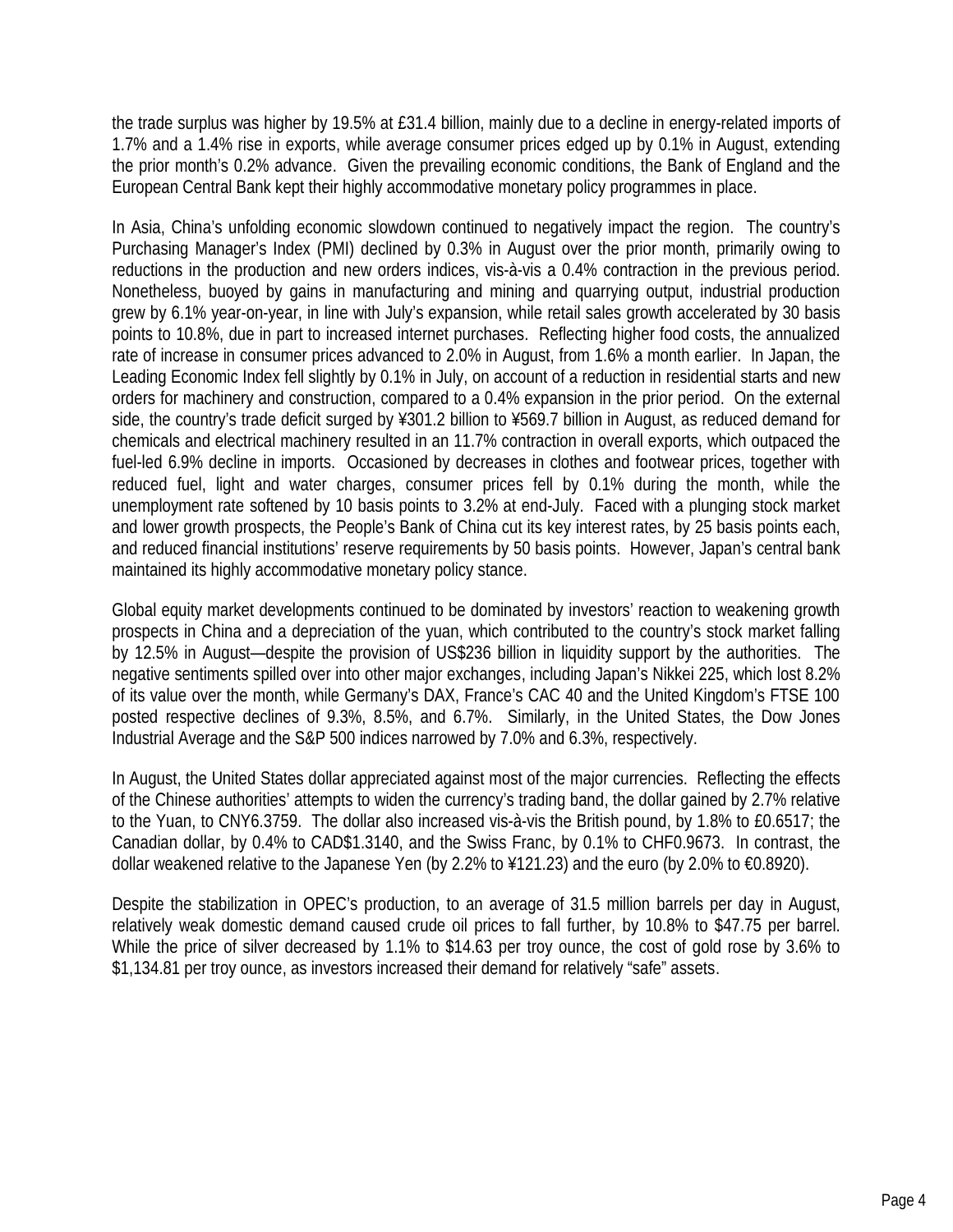## *3. Domestic Monetary Trends August 2015 vs. 2014*

Monetary trends featured a decline in excess reserves—a narrow measure of liquidity—by \$15.3 million to \$533.8 million, vis-à-vis 2014's \$54.3 million expansion, as banks utilised cash balances to increase their holdings of Bahamas Government Treasury Notes (BGTNs). This development, along with a contraction in outstanding advances, however, contributed to the expansion in the broader excess liquid assets, by \$42.8 million to \$1,403.2 million, after a \$54.3 million gain a year earlier.

Reflecting the traditional rise in foreign currency demand during the latter half of the year, external reserves contracted by \$43.0 million to \$921.2 million, moderately below last year's \$50.6 million drop. In the underlying transactions, the Bank's net foreign currency sale to the public sector decreased by \$4.1 million to \$32.8 million, as lower prices contributed to a decline in fuel imports. In addition, the net sale to commercial banks fell by \$1.8 million at \$12.7 million.

Growth in Bahamian dollar credit was sharply lower at \$27.9 million from \$93.2 million last year. The improving fiscal outturn was evidenced in a reduction in accretions to net claims on the Government, to \$13.6 million from \$76.4 million in 2014. With private sector demand still mild, gains in private sector credit tapered to \$16.4 million from \$27.3 million; commercial loans decreased by \$2.0 million, to reverse the prior period's \$6.3 million rise; and the growth in consumer loans and mortgages eased to \$13.0 million and \$5.4 million, from the \$14.9 million and \$6.0 million in 2014. Further, the \$2.2 million reduction in claims on public corporations extended last year's \$10.5 million contraction.

Banks' credit quality indicators posted some deterioration during August, as private sector loan arrears rose by \$10.1 million (0.8%) to \$1,208.9 million and by 10 basis points to 20.1% of total loans. The increase in delinquencies was concentrated in the short-term, 31-90 day segment, which firmed by \$13.8 million (4.8%) to \$303.9 million, raising the corresponding loan ratio by 21 basis points to 5.1%. In contrast, non performing loans fell by \$3.7 million (0.4%) to \$905.0 million and by 11 basis points to 15.0% of total private sector loans.

A breakdown by loan type showed that the rise in total delinguencies was led by the consumer and mortgage segments, which grew by \$11.6 million (3.9%) and by \$11.1 million (1.7%) to \$309.6 million and \$671.9 million, respectively. For consumer loans, the outcome reflected gains in both short-term and non performing loans, of \$6.5 million (7.2%) and \$5.1 million (2.5%), respectively, while the mortgage component was associated with a \$9.4 million (6.1%) expansion in 31-90 day arrears, alongside a more muted \$1.7 million (0.3%) gain in the non-performing segment. In contrast, commercial delinquencies improved by \$12.7 million (5.3%) to \$227.4 million, due to respective declines in the non-accrual and shortterm components, of \$10.6 million (5.4%) and \$2.1 million (4.7%).

In line with the growth in arrears, banks increased their total provisions for loan losses by \$6.5 million (1.3%) to \$524.0 million. Consequently, the ratio of provisions to arrears expanded by 18 basis points to 43.3% and the corresponding non-performing loan ratio was higher by 95 basis points at 57.9%. Total write-offs for the month approximated \$4.6 million, while recoveries amounted to \$2.0 million.

The \$6.3 million contraction in domestic foreign currency credit contrasted with a similar increase in the prior year. The decline in private sector credit, also at \$6.3 million, compared with a marginal rise of \$0.9 million in 2014, due to a reduction in commercial & other loans. Credit to public corporations decreased by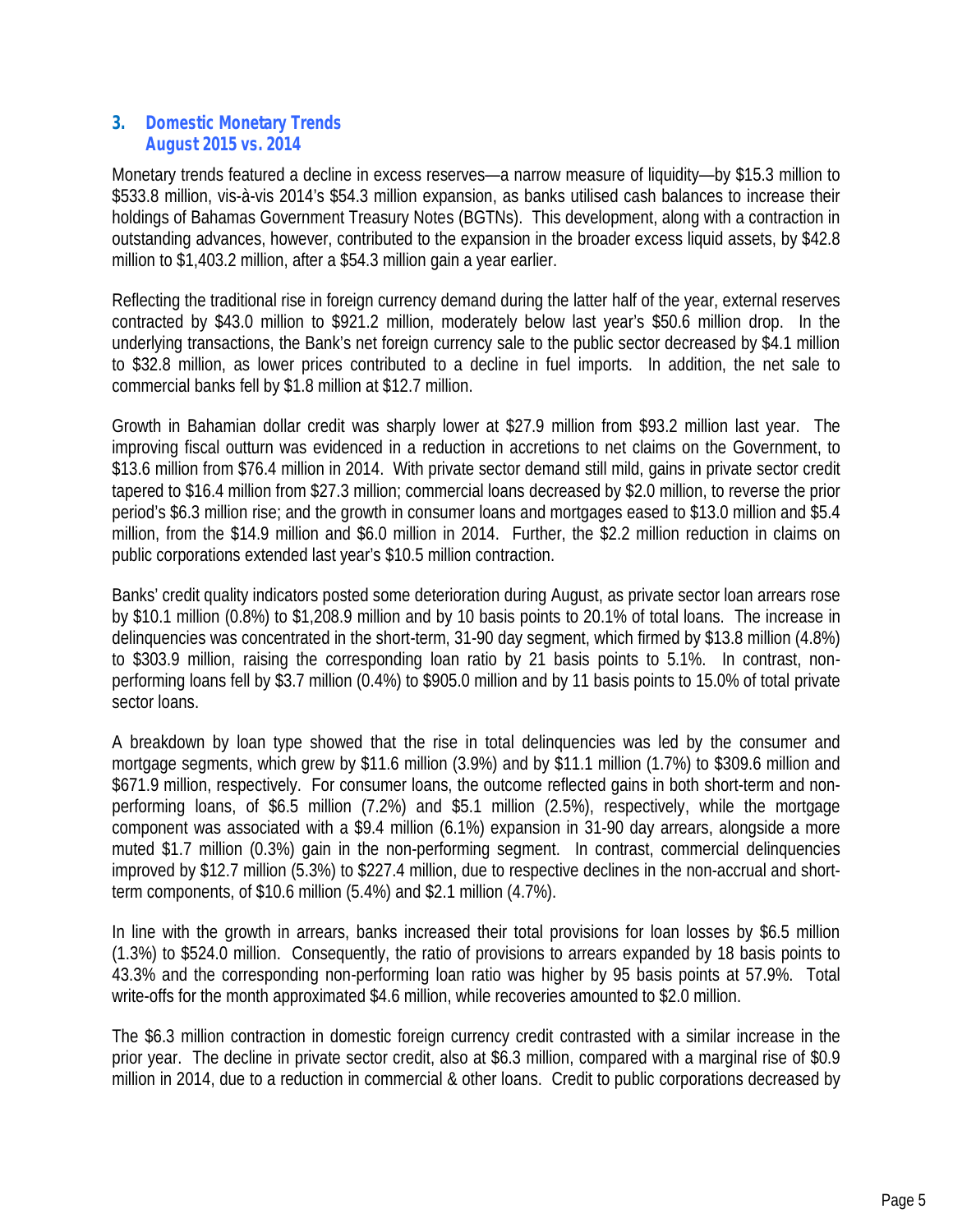\$3.7 million, to reverse the prior year's \$6.8 million gain; however, net claims on the Government firmed by \$3.7 million, following a \$1.4 million decline in 2014.

After posting a \$20.6 million advance in 2014, total Bahamian dollar deposits contracted by \$50.6 million. Demand and savings balances, which fell by \$52.7 million and \$11.2 million, reversed respective year earlier increases of \$24.8 million and \$9.9 million. Conversely, fixed deposits grew by \$13.3 million, a turnaround from the previous year's \$14.1 million reduction.

In interest rate developments, the weighted average deposit rate at banks declined by 30 basis points to 1.44%, with the highest rate of 5.00% offered on fixed balances of over 12 months. Similarly, the weighted average loan rate fell by 86 basis points to 12.41%.

# *4. Outlook and Policy Implications*

Near-term estimates for economic growth and employment have been tempered by the extended delays relating to the completion of the multi-billion dollar Baha Mar development—which prompted a credit downgrade by one international agency. Nonetheless, expectations are that the mild growth noted during the first half of the year will continue to be supported over the remainder of 2015, by the ongoing strengthening in several key tourism markets and the impact of a number of varied-scale foreign investment projects. Domestic inflation is poised to remain relatively mild, as the initial impact of the VAT levels off and global oil prices remain close to historic lows.

In the fiscal sector, further improvements in the overall deficit and corresponding debt indicators are likely to be secured from the recent introduction of VAT, along with measures aimed at improving revenue administration and restraining expenditure growth.

Given the environment of subdued credit demand—as households continue to deleverage—and persistent high loan arrears, credit growth is set to be moderate and liquidity levels robust. Further, bank capital levels are expected to remain well above regulatory requirements, thereby mitigating any financial stability concerns.

In the external sector, the country's foreign currency reserves are likely to moderate further over the balance of the year, amid the traditional increase in consumption-related foreign currency import demand although reserve indicators should remain above international benchmarks.

Against this backdrop, the Bank will continue to monitor both international and domestic economic conditions, to assess the need for any adjustment in monetary policy in the near-term.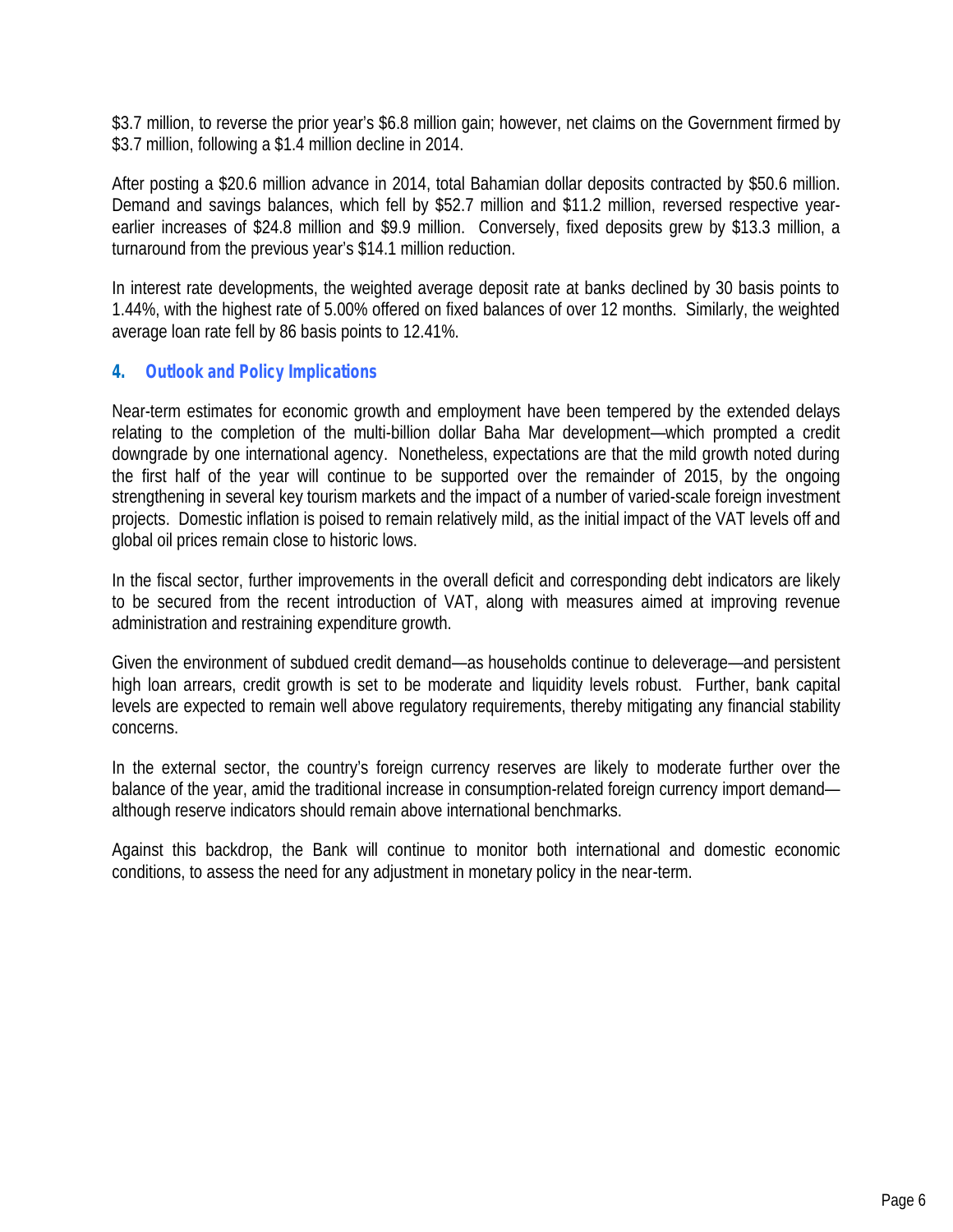# Recent Monetary and Credit Statistics

(B\$ Millions)

|                                                                  |                        |                        |                        | <b>AUGUST</b>                  |                        |                        |
|------------------------------------------------------------------|------------------------|------------------------|------------------------|--------------------------------|------------------------|------------------------|
|                                                                  |                        | Value                  |                        | Change                         | <b>Change YTD</b>      |                        |
|                                                                  | 2014                   | 2015                   | 2014                   | 2015                           | 2014                   | 2015                   |
| <b>1.0 LIQUIDITY &amp; FOREIGN ASSETS</b><br>1.1 Excess Reserves | 601.65                 | 533.79                 | 54.29                  | $-15.30$                       | 199.94                 | 40.52                  |
| 1.2 Excess Liquid Assets                                         | 1,272.88               | 1,403.21               | 54.31                  | 42.83                          | 187.98                 | 261.32                 |
| 1.3 External Reserves                                            | 921.56                 | 921.15                 | $-50.57$               | $-42.95$                       | 181.78                 | 134.39                 |
| 1.4 Bank's Net Foreign Assets                                    | $-545.26$              | $-448.40$              | 4.11                   | $-11.03$                       | 141.75                 | $-14.41$               |
| 1.5 Usable Reserves                                              | 369.37                 | 389.53                 | $-15.70$               | $-27.23$                       | 123.02                 | 129.41                 |
| <b>2.0 DOMESTIC CREDIT</b>                                       |                        |                        |                        |                                |                        |                        |
| 2.1 Private Sector                                               | 6,503.41               | 6,294.20               | 28.14                  | 10.14                          | $-25.79$               | $-58.76$               |
| a. B\$ Credit                                                    | 6,144.57               | 6,002.43               | 27.27                  | 16.44                          | $-0.06$                | $-27.42$               |
| of which: Consumer Credit                                        | 2,139.81               | 2,162.50               | 14.91                  | 13.00                          | 27.84                  | 11.84                  |
| Mortgages                                                        | 3,149.11               | 3,072.22               | 6.03                   | 5.39                           | $-1.81$                | $-26.84$               |
| Commercial and Other Loans B\$                                   | 855.64                 | 767.71                 | 6.33                   | $-1.95$                        | $-26.09$               | $-12.42$               |
| b. F/C Credit                                                    | 358.84                 | 291.77                 | 0.87                   | $-6.30$<br>0.80                | $-25.73$               | $-31.34$<br>$-17.85$   |
| of which: Mortgages<br>Commercial and Other Loans F/C            | 131.56<br>227.28       | 84.37<br>207.40        | 0.03<br>0.84           | $-7.10$                        | $-10.68$<br>$-15.05$   | $-13.49$               |
| 2.2 Central Government (net)                                     | 2,011.08               | 2,104.98               | 75.01                  | 17.25                          | 49.63                  | 73.72                  |
| a. B\$ Loans & Securities                                        | 2,111.91               | 2,349.42               | $-30.07$               | 2.78                           | 87.73                  | 76.44                  |
| Less Deposits                                                    | 164.65                 | 255.87                 | $-106.48$              | $-10.81$                       | $-21.39$               | 21.32                  |
| b. F/C Loans & Securities                                        | 66.00                  | 12.37                  | 0.00                   | 0.88                           | $-59.00$               | 12.37                  |
| Less Deposits                                                    | 2.17                   | 0.93                   | 1.40                   | $-2.78$                        | 0.50                   | $-6.23$                |
| 2.3 Rest of Public Sector                                        | 368.50                 | 333.30                 | $-3.76$                | $-5.85$                        | $-31.90$               | 12.53                  |
| a. B\$ Credit                                                    | 96.97                  | 96.70                  | $-10.51$               | $-2.18$                        | $-29.61$               | $-0.52$                |
| b. F/C Credit                                                    | 271.53                 | 236.60                 | 6.75                   | $-3.67$                        | $-2.28$                | 13.06                  |
| 2.4 Total Domestic Credit                                        | 8,883.02               | 8,732.50               | 99.35                  | 21.53                          | $-9.23$                | 27.46                  |
| a. B\$ Domestic Credit                                           | 8,188.79               | 8,192.68               | 93.17                  | 27.85                          | 79.46                  | 27.18                  |
| b. F/C Domestic Credit                                           | 694.23                 | 539.82                 | 6.19                   | $-6.33$                        | $-88.68$               | 0.28                   |
| <b>3.0 DEPOSIT BASE</b>                                          |                        |                        |                        |                                |                        |                        |
| 3.1 Demand Deposits                                              | 1,586.23               | 1,885.44               | 24.84                  | $-52.74$                       | 151.51                 | 106.57                 |
| a. Central Bank                                                  | 7.60                   | 17.87                  | $-8.35$                | $-11.16$                       | $-0.81$                | $-5.69$                |
| b. Banks                                                         | 1,578.62               | 1,867.57               | 33.19                  | $-41.58$                       | 152.31                 | 112.26                 |
| 3.2 Savings Deposits                                             | 1,169.47               | 1,135.31               | 9.89                   | $-11.18$                       | 58.18                  | 67.49                  |
| 3.3 Fixed Deposits<br>3.4 Total B\$ Deposits                     | 3,281.54<br>6,037.24   | 3,056.47<br>6,077.21   | $-14.13$<br>20.60      | 13.28<br>$-50.64$              | $-37.23$<br>172.46     | $-82.62$<br>91.45      |
| 3.5 F/C Deposits of Residents                                    | 301.74                 | 246.09                 | 6.47                   | $-13.93$                       | 50.76                  | 4.04                   |
| 3.6 M <sub>2</sub>                                               | 6,246.90               | 6,302.42               | 18.41                  | $-51.29$                       | 169.23                 | 85.24                  |
| 3.7 External Reserves/M2 (%)                                     | 14.75                  | 14.62                  | $-0.86$                | $-0.56$                        | 2.58                   | 1.96                   |
| 3.8 Reserves/Base Money (%)                                      | 86.27                  | 90.24                  | $-9.25$                | $-2.83$                        | 6.28                   | 10.04                  |
| 3.9 External Reserves/Demand Liabilites (%)                      | 83.45                  | 86.64<br><b>Value</b>  | 0.65                   | $-1.43$<br><b>Year to Date</b> | 8.48<br><b>Change</b>  | 11.94                  |
|                                                                  | 2014                   | 2015                   | 2014                   | 2015                           | <b>Month</b>           | <b>YTD</b>             |
| <b>4.0 FOREIGN EXCHANGE TRANSACTIONS</b>                         |                        |                        |                        |                                |                        |                        |
| 4.1 Central Bank Net Purchase/(Sale)                             | $-51.37$               | $-45.50$               | 173.16                 | 128.66                         | 5.87                   | $-44.50$               |
| a. Net Purchase/(Sale) from/to Banks                             | $-14.48$               | $-12.69$               | 253.64                 | 310.44                         | 1.79                   | 56.80                  |
| i. Sales to Banks                                                | 28.20                  | 31.90                  | 112.40                 | 76.40                          | 3.70                   | $-36.00$               |
| ii. Purchases from Banks                                         | 13.72                  | 19.22                  | 366.04                 | 386.84                         | 5.49                   | 20.80                  |
| b. Net Purchase/(Sale) from/to Others<br>i. Sales to Others      | $-36.89$<br>60.32      | $-32.81$<br>56.30      | $-80.48$<br>585.22     | $-181.78$<br>456.92            | 4.08<br>$-4.02$        | $-101.30$              |
| ii. Purchases from Others                                        | 23.43                  | 23.49                  | 504.74                 | 275.14                         | 0.06                   | $-128.30$<br>$-229.60$ |
| 4.2 Banks Net Purchase/(Sale)                                    | $-43.49$               | $-19.47$               | 223.12                 | 283.17                         | 24.02                  | 60.05                  |
| a. Sales to Customers                                            | 345.27                 | 315.68                 | 2,444.28               | 2,670.25                       | $-29.58$               | 225.98                 |
| b. Purchases from Customers                                      | 301.77                 | 296.21                 | 2,667.39               | 2,953.42                       | $-5.56$                | 286.03                 |
| 4.3 B\$ Position (change)                                        | 24.70                  | 0.00                   |                        |                                |                        |                        |
| <b>5.0 EXCHANGE CONTROL SALES</b>                                |                        |                        |                        |                                |                        |                        |
| <b>5.1 Current Items</b>                                         | <b>ND</b>              | <b>ND</b>              | <b>ND</b>              | <b>ND</b>                      | <b>ND</b>              | <b>ND</b>              |
| of which Public Sector                                           | <b>ND</b>              | <b>ND</b>              | <b>ND</b>              | <b>ND</b>                      | <b>ND</b>              | <b>ND</b>              |
| a. Nonoil Imports                                                | <b>ND</b>              | <b>ND</b>              | <b>ND</b>              | <b>ND</b>                      | <b>ND</b>              | <b>ND</b>              |
| b. Oil Imports                                                   | <b>ND</b>              | <b>ND</b>              | <b>ND</b>              | <b>ND</b>                      | <b>ND</b>              | <b>ND</b>              |
| c. Travel                                                        | <b>ND</b>              | <b>ND</b>              | <b>ND</b>              | <b>ND</b>                      | <b>ND</b>              | <b>ND</b>              |
| d. Factor Income                                                 | <b>ND</b>              | <b>ND</b>              | <b>ND</b>              | <b>ND</b>                      | <b>ND</b>              | <b>ND</b>              |
| e. Transfers<br>f. Other Current Items                           | <b>ND</b><br><b>ND</b> | <b>ND</b>              | <b>ND</b>              | <b>ND</b>                      | <b>ND</b><br><b>ND</b> | <b>ND</b>              |
| 5.2 Capital Items                                                | <b>ND</b>              | <b>ND</b><br><b>ND</b> | <b>ND</b><br><b>ND</b> | <b>ND</b><br><b>ND</b>         | <b>ND</b>              | <b>ND</b><br><b>ND</b> |
| of which Public Sector                                           | <b>ND</b>              | <b>ND</b>              | <b>ND</b>              | <b>ND</b>                      | <b>ND</b>              | <b>ND</b>              |
|                                                                  |                        |                        |                        |                                |                        |                        |

 Sources: Research Department Weekly Brief Database and Banking Brief for the weeks ending:AUGUST 27, 2014 and SEPTEMBER 02, 2015 Exchange Control Sales figures are as at month end.

Notes: 1.0, 2.0 and 3.0 YTD change reflects change of current month over previous year end; for 4.0 and 5.0 change is over corresponding period of previous year.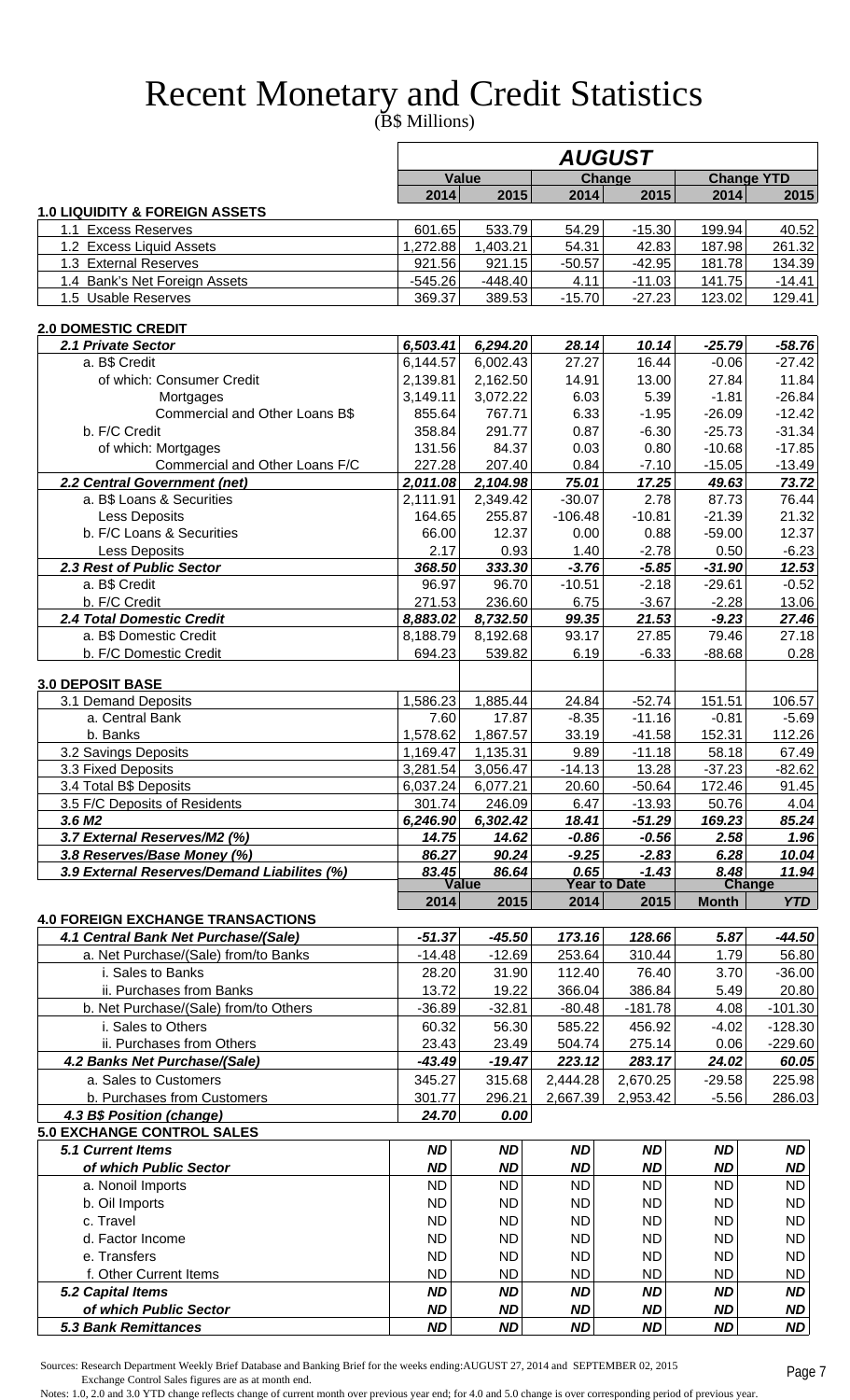### SELECTED MONEY AND CREDIT INDICATORS (B\$ Millions)

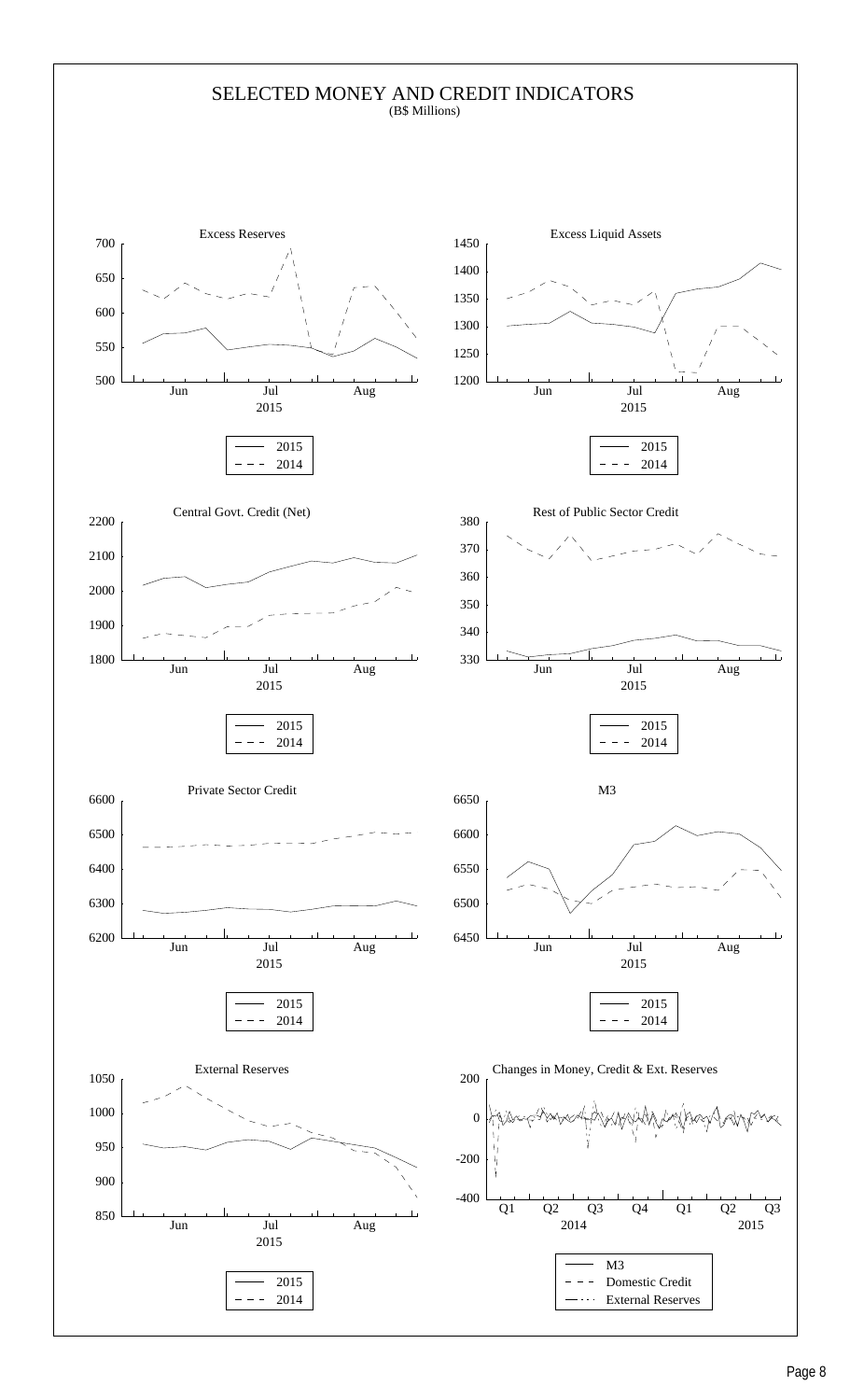|                      | <b>Real GDP</b> |      |      | <b>Inflation Rate</b> |      | <b>Unemployment</b> |
|----------------------|-----------------|------|------|-----------------------|------|---------------------|
|                      | 2014            | 2015 | 2014 | 2015                  | 2014 | 2015                |
| <b>Bahamas</b>       | 1.3             | 2.3  | 1.2  | 2.3                   | 15.7 | 12.0                |
| <b>United States</b> | 2.4             | 3.1  | 1.6  | 0.1                   | 6.2  | 5.5                 |
| Euro-Area            | 0.9             | 1.5  | 0.4  | 0.1                   | 11.6 | 11.1                |
| Germany              | 1.6             | 1.6  | 0.8  | 0.2                   | 5.0  | 4.9                 |
| Japan                | $-0.1$          | 1.0  | 2.7  | 1.0                   | 3.6  | 3.7                 |
| China                | 7.4             | 6.8  | 2.0  | 1.2                   | 4.1  | 4.1                 |
| United Kingdom       | 2.6             | 2.7  | 1.5  | 0.1                   | 6.2  | 5.4                 |
| Canada               | 2.5             | 2.2  | 1.9  | 0.9                   | 6.9  | 7.0                 |

# **Selected International Statistics**

| With effect      | <b>CBOB</b>         | $ECB$ $(EU)$        | <b>Federal Reserve (US)</b>             |                                       | <b>Bank of</b><br><b>England</b> |
|------------------|---------------------|---------------------|-----------------------------------------|---------------------------------------|----------------------------------|
| from             | <b>Bank</b><br>Rate | Refinancing<br>Rate | <b>Primary</b><br><b>Credit</b><br>Rate | <b>Target</b><br><b>Funds</b><br>Rate | <b>Repo Rate</b>                 |
| August 2013      | 4.50                | 0.50                | 0.75                                    | $0 - 0.25$                            | 0.50                             |
| September 2013   | 4.50                | 0.50                | 0.75                                    | $0 - 0.25$                            | 0.50                             |
| October 2013     | 4.50                | 0.50                | 0.75                                    | $0 - 0.25$                            | 0.50                             |
| November 2013    | 4.50                | 0.25                | 0.75                                    | $0 - 0.25$                            | 0.50                             |
| December 2013    | 4.50                | 0.25                | 0.75                                    | $0 - 0.25$                            | 0.50                             |
| January 2014     | 4.50                | 0.25                | 0.75                                    | $0 - 0.25$                            | 0.50                             |
| February 2014    | 4.50                | 0.25                | 0.75                                    | $0 - 0.25$                            | 0.50                             |
| March 2014       | 4.50                | 0.25                | 0.75                                    | $0 - 0.25$                            | 0.50                             |
| April 2014       | 4.50                | 0.25                | 0.75                                    | $0 - 0.25$                            | 0.50                             |
| May 2014         | 4.50                | 0.25                | 0.75                                    | $0 - 0.25$                            | 0.50                             |
| June 2014        | 4.50                | 0.15                | 0.75                                    | $0 - 0.25$                            | 0.50                             |
| <b>July 2014</b> | 4.50                | 0.15                | 0.75                                    | $0 - 0.25$                            | 0.50                             |
| August 2014      | 4.50                | 0.15                | 0.75                                    | $0 - 0.25$                            | 0.50                             |
| September 2014   | 4.50                | 0.05                | 0.75                                    | $0 - 0.25$                            | 0.50                             |
| October 2014     | 4.50                | 0.05                | 0.75                                    | $0 - 0.25$                            | 0.50                             |
| November 2014    | 4.50                | 0.05                | 0.75                                    | $0 - 0.25$                            | 0.50                             |
| December 2014    | 4.50                | 0.05                | 0.75                                    | $0 - 0.25$                            | 0.50                             |
| January 2015     | 4.50                | 0.05                | 0.75                                    | $0 - 0.25$                            | 0.50                             |
| February 2015    | 4.50                | 0.05                | 0.75                                    | $0 - 0.25$                            | 0.50                             |
| March 2015       | 4.50                | 0.05                | 0.75                                    | $0 - 0.25$                            | 0.50                             |
| April 2015       | 4.50                | 0.05                | 0.75                                    | $0 - 0.25$                            | 0.50                             |
| May 2015         | 4.50                | 0.05                | 0.75                                    | $0 - 0.25$                            | 0.50                             |
| June 2015        | 4.50                | 0.05                | 0.75                                    | $0 - 0.25$                            | 0.50                             |
| <b>July 2015</b> | 4.50                | 0.05                | 0.75                                    | $0 - 0.25$                            | 0.50                             |
| August 2015      | 4.50                | 0.05                | 0.75                                    | $0 - 0.25$                            | 0.50                             |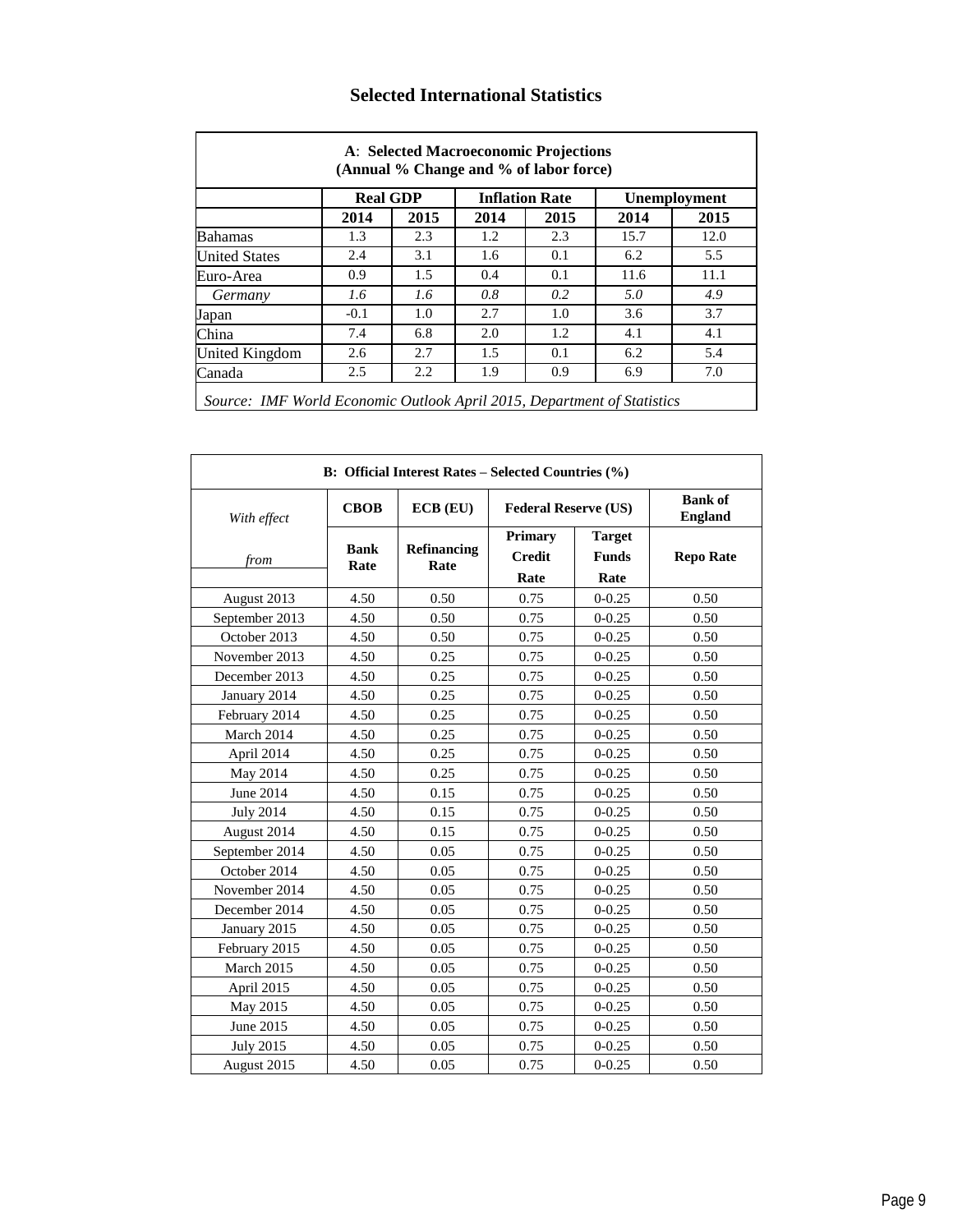# **Selected International Statistics**

|                                         |           |         | C. Selected Currencies<br>(Per United States Dollars) |                          |                        |                            |
|-----------------------------------------|-----------|---------|-------------------------------------------------------|--------------------------|------------------------|----------------------------|
| <b>Currency</b>                         | Aug- $14$ | July-15 | Aug-15                                                | Mthly %<br><b>Change</b> | YTD %<br><b>Change</b> | $12-Mth%$<br><b>Change</b> |
| Euro                                    | 0.7615    | 0.9104  | 0.8920                                                | $-2.02$                  | 7.91                   | 17.13                      |
| Yen.                                    | 104.09    | 123.90  | 121.23                                                | $-2.15$                  | 1.30                   | 16.47                      |
| Pound                                   | 0.6025    | 0.6400  | 0.6517                                                | 1.82                     | 1.52                   | 8.17                       |
| Canadian \$                             | 1.0879    | 1.3091  | 1.3140                                                | 0.37                     | 13.09                  | 20.78                      |
| Swiss Franc                             | 0.9185    | 0.9663  | 0.9673                                                | 0.10                     | $-2.73$                | 5.31                       |
| Renminbi                                | 6.1448    | 6.2077  | 6.3759                                                | 2.71                     | 2.75                   | 3.76                       |
| Source: Bloomberg as of August 31, 2015 |           |         |                                                       |                          |                        |                            |

|                  |                                         | D. Selected Commodity Prices (\$) |                       |                            |                        |
|------------------|-----------------------------------------|-----------------------------------|-----------------------|----------------------------|------------------------|
| <b>Commodity</b> | <b>August</b><br>2014                   | July<br>2015                      | <b>August</b><br>2015 | Mthly $%$<br><b>Change</b> | YTD %<br><b>Change</b> |
| Gold / Ounce     | 1287.81                                 | 1095.82                           | 1134.81               | 3.56                       | $-4.18$                |
| Silver / Ounce   | 19.47                                   | 14.78                             | 14.63                 | $-1.07$                    | $-6.91$                |
| Oil / Barrel     | 102.43                                  | 53.52                             | 47.75                 | $-10.78$                   | $-16.71$               |
|                  | Source: Bloomberg as of August 31, 2015 |                                   |                       |                            |                        |

|                             |             |             |            | E. Equity Market Valuations $-$ July 31, 2015 (% chg) |               |            |                      |           |
|-----------------------------|-------------|-------------|------------|-------------------------------------------------------|---------------|------------|----------------------|-----------|
|                             | <b>BISX</b> | <b>DJIA</b> | S&P<br>500 | <b>FTSE 100</b>                                       | <b>CAC 40</b> | <b>DAX</b> | <b>Nikkei</b><br>225 | <b>SE</b> |
| 1 month                     | 2.48        | $-6.57$     | $-6.26$    | $-6.70$                                               | $-8.45$       | $-9.28$    | $-8.23$              | $-12.49$  |
| 3 month                     | 4.81        | $-8.23$     | $-6.42$    | $-10.54$                                              | $-7.09$       | $-10.11$   | $-8.13$              | $-30.48$  |
| <b>YTD</b>                  | 7.65        | $-7.27$     | $-4.21$    | $-4.85$                                               | 8.90          | 4.63       | 8.25                 | $-0.89$   |
| 12-month                    | 15.08       | $-3.34$     | $-1.56$    | $-8.38$                                               | 6.21          | 8.33       | 22.47                | 44.60     |
| Sources: Bloomberg and BISX |             |             |            |                                                       |               |            |                      |           |

|            | <b>USD</b> | <b>GBP</b> | <b>EUR</b> |
|------------|------------|------------|------------|
| $\omega/n$ | 0.22       | 0.43       | $-0.14$    |
| 1 Month    | 0.20       | 0.50       | $-0.09$    |
| 3 Month    | 0.43       | 0.58       | $-0.08$    |
| 6 Month    | 0.62       | 0.87       | 0.02       |
| 9 Month    | 0.77       | 0.90       | 0.05       |
| 1 year     | 0.96       | 1.06       | 0.12       |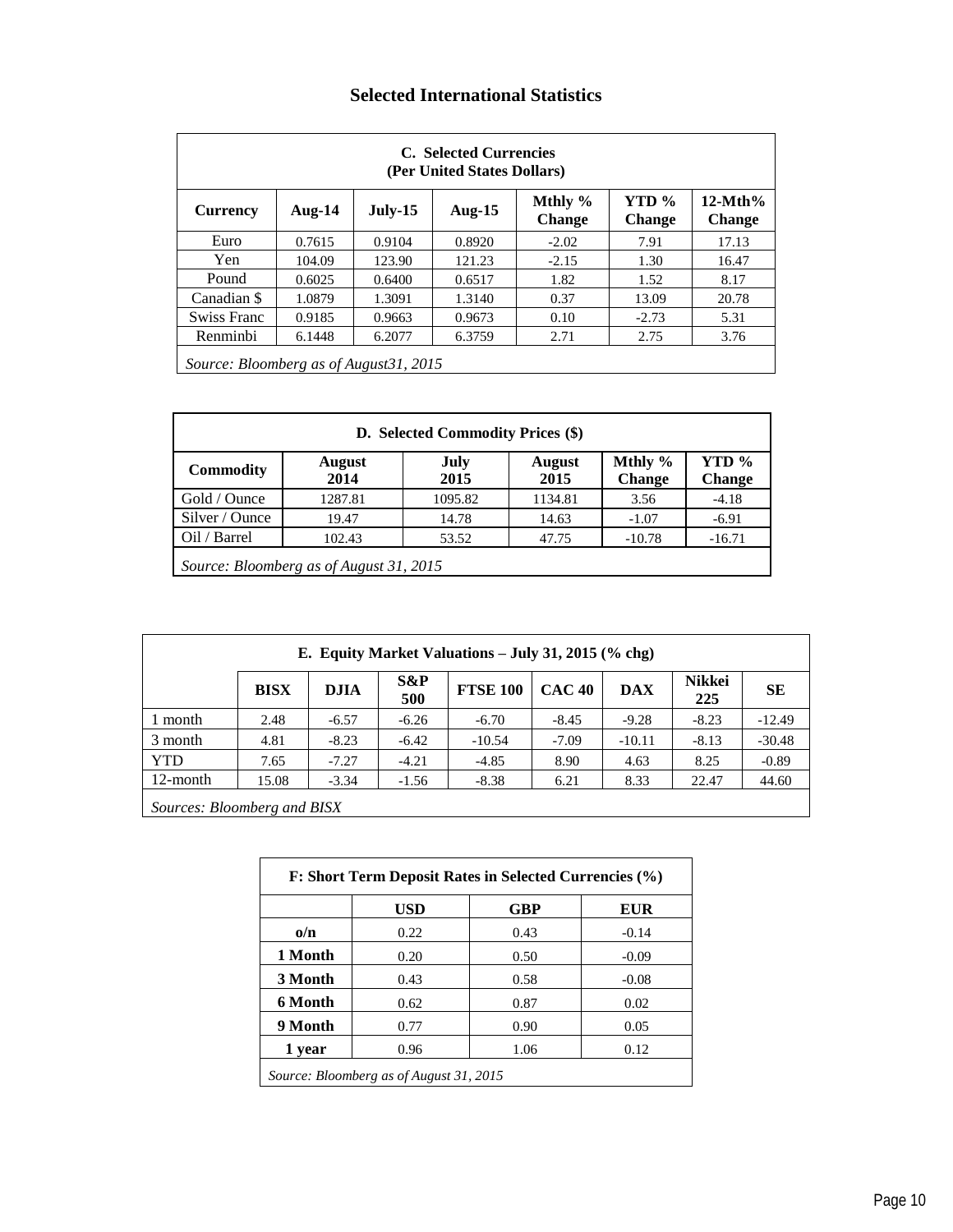# SUMMARY ACCOUNTS OF THE CENTRAL BANK **SUMMARY ACCOUNTS OF THE CENTRAL BANK**

(B\$ Millions) **(B\$ Millions)**

| Jul. 01                                                    |                |           | VALUE          |                |                |                |                              |                |                |                |                |                | CHANGE         |                |                |                             |                |
|------------------------------------------------------------|----------------|-----------|----------------|----------------|----------------|----------------|------------------------------|----------------|----------------|----------------|----------------|----------------|----------------|----------------|----------------|-----------------------------|----------------|
|                                                            | Jul. 08        | Jul. 15   | Jul. 22        | Jul. 29        | <b>Aug. 05</b> | <b>Aug. 12</b> | $\overline{\text{Aug}}$ . 19 | Aug. 26        | Jul. 01        | Jul. 08        | Jul. 15        | Jul. 22        | Jul. 29        | <b>Aug. 05</b> | <b>Aug. 12</b> | $\overline{\text{Aug.}}$ 19 | <b>Aug. 26</b> |
|                                                            |                |           |                |                |                |                |                              |                |                |                |                |                |                |                |                |                             |                |
| 958.09<br>I. External Resrves                              | 961.92         | 959.50    | 947.60         | 964.11         | 959.25         | 954.32         | 949.59                       | 935.64         | 11.08          | 3.84           | $-2.42$        | $-11.90$       | 16.50          | $-4.86$        | $-4.92$        | $-4.73$                     | $-13.95$       |
| $\overline{M}$<br>I. Net Domestic Assets $(A + B + C + D)$ | $\overline{a}$ | <b>AN</b> | $\overline{a}$ | $\overline{a}$ | $\overline{a}$ | $\overline{a}$ | $\mathbb{Z}$                 | $\overline{a}$ | $\mathbb{Z}$   | QN             | $\overline{a}$ | $\mathbb{Z}$   | Q <sub>N</sub> | $\overline{a}$ | $\overline{a}$ | $\mathbb{Z}$                | $\overline{a}$ |
| 397.49<br>A. Net Credit to $Gov'$ t( $i + ii + iii - iv$ ) | 397.49         | 397.39    | 404.89         | 404.68         | 398.14         | 398.52         | 400.87                       | 414.19         | $-10.29$       | 0.00           | $-0.10$        | 7.50           | 0.21           | $-6.54$        | 0.38           | 2.35                        | 13.32          |
| 134.66<br>i) Advances                                      | 134.66         | 134.66    | 134.66         | 134.66         | 134.66         | 134.66         | 134.66                       | 134.66         | 0.00           | $0.00\,$       | 0.00           | 0.00           | 0.00           | 0.00           | $0.00\,$       | 0.00                        | 0.00           |
| 267.00<br>ii) Registered Stock                             | 266.74         | 266.67    | 276.27         | 274.56         | 274.47         | 274.36         | 274.33                       | 274.33         | $-0.40$        | $-0.25$        | $-0.07$        | 9.60           | $-1.70$        | $-0.10$        | $-0.10$        | $-0.04$                     | 0.00           |
| 22.88<br>iii) Treasury Bills                               | 22.88          | 22.88     | 22.88          | 22.88          | 13.65          | 13.65          | 13.65                        | 29.64          | $-8.29$        | $0.00\,$       | 0.00           | 0.00           | $0.00\,$       | $-9.24$        | 0.00           | $0.00\,$                    | 16.00          |
| 27.05<br>iv) Deposits                                      | 26.79          | 26.82     | 28.92          | 27.42          | 24.63          | 24.15          | 21.76                        | 24.44          | 1.61           | $-0.25$        | 0.03           | 2.09           | $-1.49$        | $-2.79$        | $-0.48$        | $-2.39$                     | 2.68           |
|                                                            |                |           |                |                |                |                |                              |                |                |                |                |                |                |                |                |                             |                |
| $-14.33$<br>B. Rest of Public Sector (Net) (i + ii - iii)  | $-22.04$       | $-19.83$  | $-17.42$       | $-25.01$       | $-27.44$       | $-30.17$       | 5.76                         | 5.80           | $-4.18$        | 7.70           | 2.21           | 2.41           | 7.59           | $-2.42$        | 2.74           | 24.41                       | $-0.04$        |
| 4.03<br>i) BDB Loans                                       | 4.03           | 4.03      | 4.03           | 4.03           | 3.90           | 3.90           | 3.90                         | 3.90           | 0.00           | 0.00           | 0.00           | 0.00           | 0.00           | $-0.13$        | 0.00           | 0.00                        | 0.00           |
| 0.00<br>ii) BMC Bonds                                      | 0.00           | 0.00      | 0.00           | 0.00           | 0.00           | 0.00           | 0.00                         | 0.00           | 0.00           | 0.00           | 0.00           | 0.00           | 0.00           | $0.00\,$       | 0.00           | 0.00                        | 0.00           |
| 18.36<br>iii) Deposits                                     | 26.06          | 23.86     | 21.44          | 29.04          | 31.34          | 34.07          | 9.66                         | 9.70           | 4.18           | 7.70           | 2.21           | $-2.41$        | 7.59           | 2.30           | 2.74           | $-24.41$                    | 0.04           |
|                                                            |                |           |                |                |                |                |                              |                |                |                |                |                |                |                |                |                             |                |
| 0.00 <br><b>C. Loans to/Deposits with Banks</b>            | 0.00           | 0.00      | 0.00           | 0.00           | 0.00           | 0.00           | 0.00                         | 0.00           | 0.00           | 0.00           | 0.00           | 0.00           | 0.00           | 0.00           | 0.00           | 0.00                        | 0.00           |
|                                                            |                |           |                |                |                |                |                              |                |                |                |                |                |                |                |                |                             |                |
| $\overline{a}$<br>D. Other Items (Net)*                    | <b>Q</b>       | <b>Q</b>  | $\overline{N}$ | <b>Q</b>       | <b>Q</b>       | <b>Q</b>       | $\overline{M}$               | $\overline{a}$ | $\overline{M}$ | $\overline{M}$ | $\overline{a}$ | $\overline{a}$ | $\overline{M}$ | $\overline{M}$ | $\overline{a}$ | $\mathbb{Z}$                | $\overline{a}$ |
|                                                            |                |           |                |                |                |                |                              |                |                |                |                |                |                |                |                |                             |                |
| $\overline{M}$<br><b>I.</b> Monetary Base                  | $\overline{a}$ | <b>Z</b>  | <b>Q</b>       | <b>AN</b>      | <b>AN</b>      | <b>AN</b>      | <b>AN</b>                    | <b>Q</b>       | <b>QN</b>      | $\overline{a}$ | <b>Q</b>       | Ø              | $\overline{a}$ | $\overline{a}$ | <b>QN</b>      | $\mathbb{Z}$                | $\overline{a}$ |
| $\Xi$<br>A. Currency in Circulation                        | $\Xi$          | $\Xi$     | $\Xi$          | $\Xi$          | $\Xi$          | $\Xi$          | $\Xi$                        | $\Xi$          | g              | g              | $\Xi$          | £              | $\Xi$          | g              | g              | $\Xi$                       | g              |
| 684.66<br>B. Bank Balances with CBOB                       | 686.46         | 683.52    | 691.20         | 692.06         | 679.58         | 677.44         | 700.70                       | 690.51         | $-13.22$       | 1.81           | $-2.94$        | 7.67           | 0.86           | $-12.48$       | $-2.14$        | 23.26                       | $-10.20$       |

\* Includes capital, provisions and surplus account, fixed and other assets, and other demand liabilities of Bank \* Includes capital, provisions and surplus account, fixed and other assets, and other demand liabilities of Bank